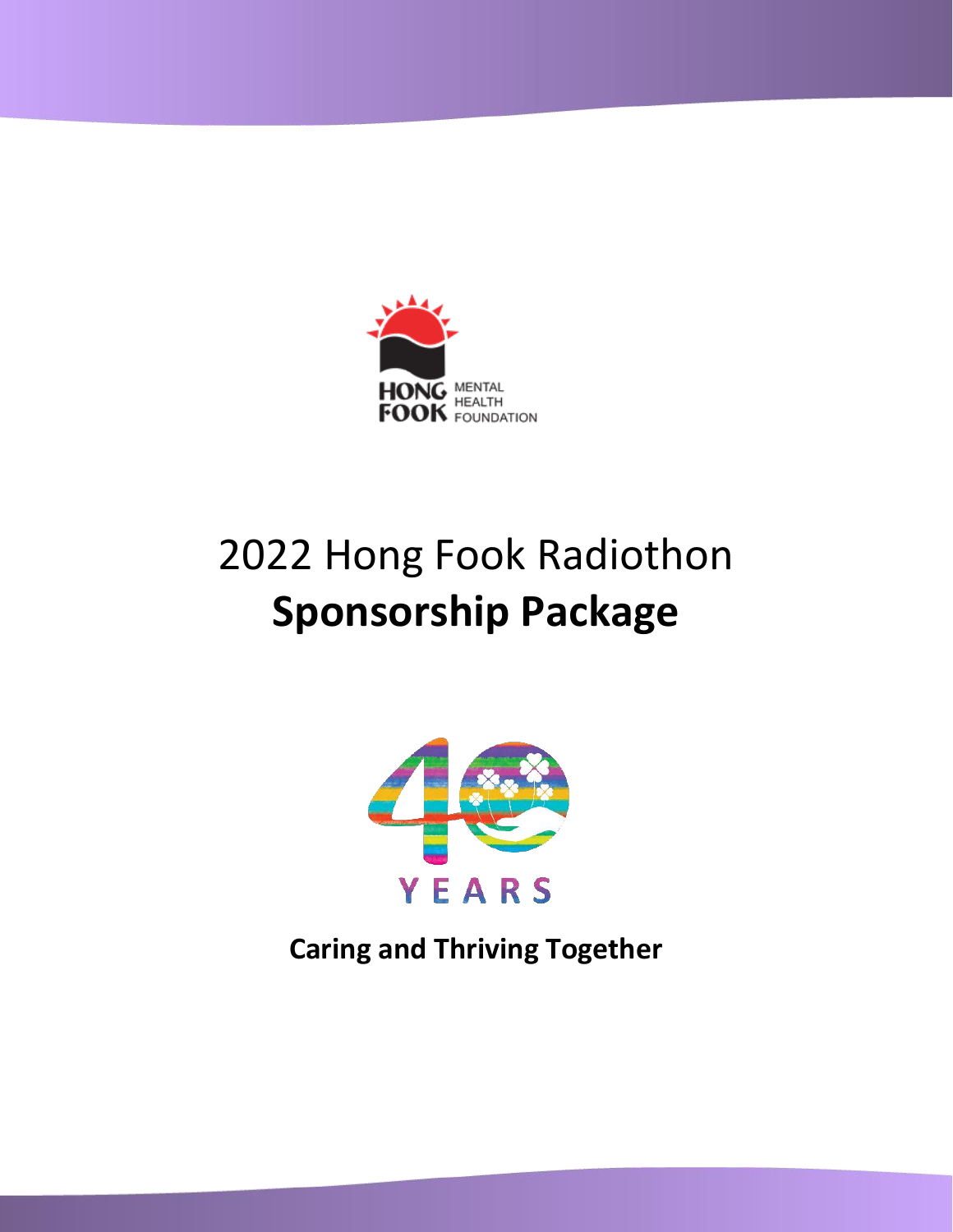

April 8, 2022

Dear Hong Fook friends and partners,

On behalf of Hong Fook Mental Health Foundation, I would like to invite you to sponsor the upcoming **Hong Fook Radiothon Fundraising Week**, in partnership with Sing Tao A1 Radio, from July 15-21, 2022.

This year marks the 40th Anniversary of our Association. Thanks to the dedicated support from our donors and corporate partners like you, the Association has grown from a grassroots agency with only one full- time and one parttime staff, to a leading ethno-cultural community mental health agency with a consolidated culturally competent, interprofessional team serving Asian and other communities in the Greater Toronto Area, with four office locations, and recently awarded Accreditation Primer Status.

Your generosity has sustained our continuum of services and quality care helping 1,700 individuals with mental health challenges each year; has supported our stigma reduction work to engage over 8,000 community members, building their coping skills and promoting their help seeking behaviors; has fostered the launch of our innovative culturally competent Recovery College, a non-clinical model to improve personal recovery and create placement opportunities for peers to live a meaningful, autonomous and empowered life; and has expanded our resilience-based Youth and Family Services, a safe space for our youth to develop concrete tools and strategies for mental wellbeing, and a channel for parents to understand their children better.

This year, the pandemic stretches into the third year. The past months have taken a toll on not only our community but also our workforce. 1 in 4 Ontarians now access mental health help, the highest rate during the pandemic. Our Association has also experienced the highest staff turnover among the past five years. The pandemic is not over. The impact of these uncertain times on our mental health should not be ignored.

**This is the moment, more than ever, we count on your generosity.** By being a sponsor of our 2022 Radiothon, your company will be featured prominently in our Radiothon advertising with Sing Tao Media and on our website and social media platforms. Please find the detailed sponsorship recognition on the following pages. Should you have any questions or need further information, please contact Sunny Wang a[t swang@hongfook.ca](mailto:swang@hongfook.ca) or 416-493-4242 X 2258.

Thanks in advance for your support to our 2022 Hong Fook Radiothon.

Dr. Peter Chang Co-Chair

John Chemilian Co-Chair

Resource Development Committee Hong Fook Mental Health Foundation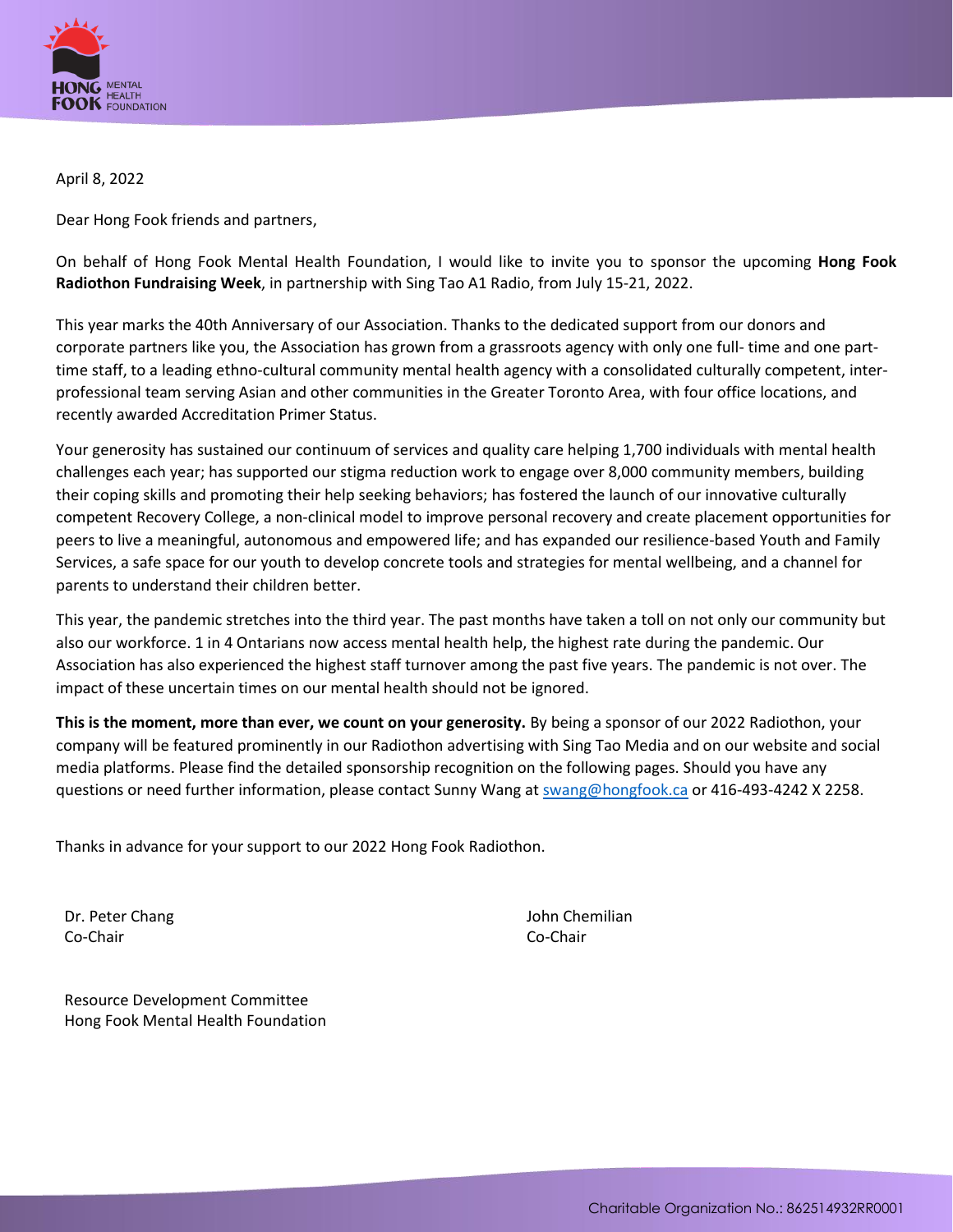## **Champion SPONSOR** \$10,000-\$20,000

## *Matching donations during Hong Fook Radiothon Fundraising Week (July 15-21, 2022).*

### **Includes:**

- 1. Cheque presentation during Yellow Cow College program on Radiothon Day, July 21.
- 2. Name recognition during at least one pre-event interview, A1 Morning Show and/or Jenny Hong's program during the fundraising week.
- 3. 5-second video appeal on Sing Tao A1 Chinese Radio website during the fundraising week.
- 4. Logo recognition on the Hong Fook Radiothon promo on Sing Tao media during the fundraising week.
- 5. Logo recognition on Hong Fook website and Social Media postings.
- 6. Plaque recognition delivered to your company if required.

## **Elite** SPONSOR 55,000

#### **Includes:**

- 1. Name recognition during Yellow Cow College program on Radiothon Day, July 21.
- 2. Logo recognition on the Hong Fook Radiothon promo on Sing Tao Media during the fundraising week.
- 3. Logo recognition on Hong Fook website and Social Media postings.
- 4. Plaque recognition delivered to your company if required.

## **Community sponsor** 52,500

#### **Includes:**

- 1. Name recognition during Yellow Cow College program on Radiothon Day, July 21.
- 2. Logo recognition on Hong Fook website and Social Media postings.
- 3. Plaque recognition delivered to your company if required.